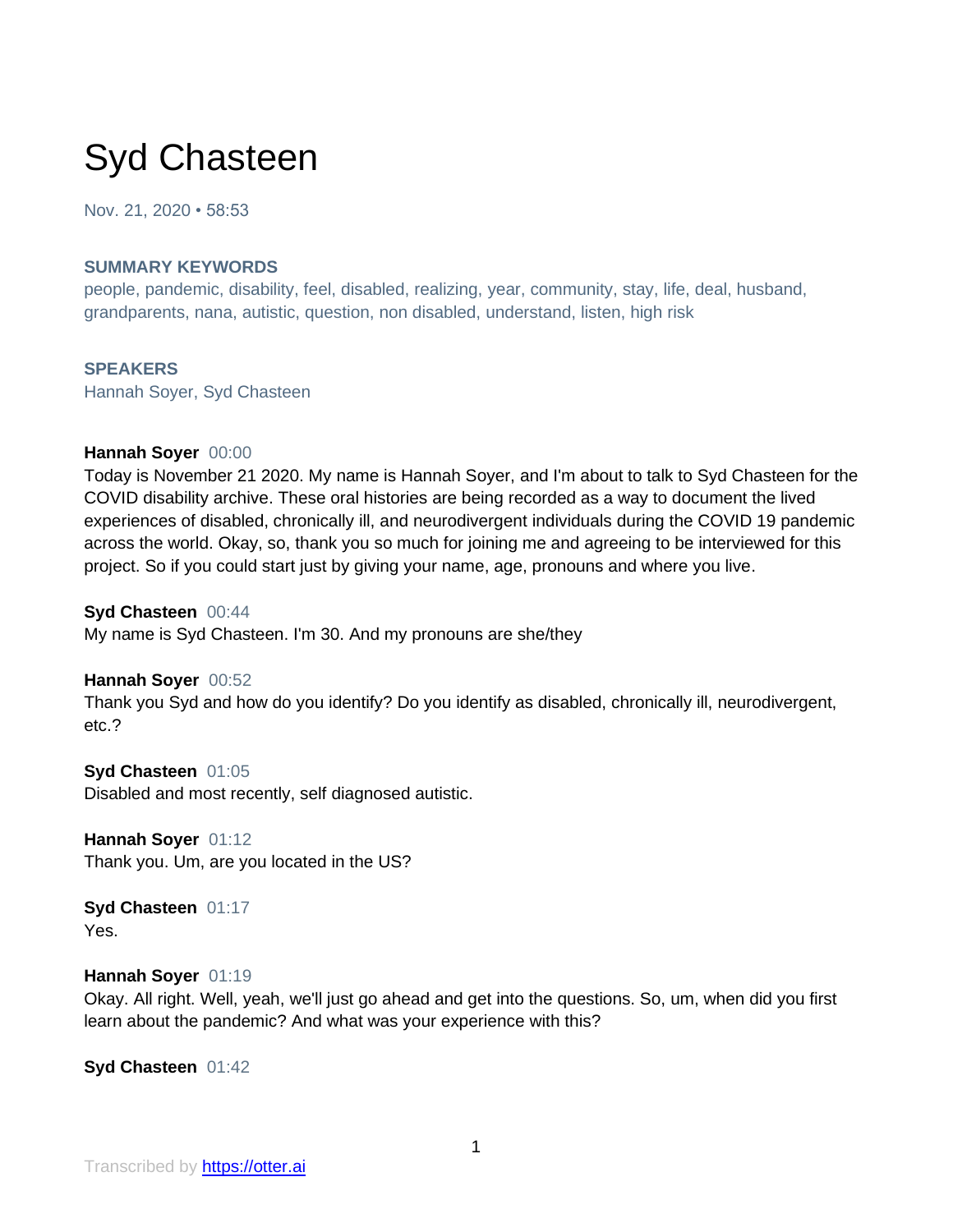This has honestly been the longest year. I think it was probably early February, late January, maybe? It seems so, so long ago. Um, we're from a very, very small town in Indiana. And so I think the—the general initial feeling was just sort of a shared shock/not really knowing how to prep for this, what to do. But, you know, then we quickly dealt with, "Okay, well, everyone's running around and buying up everything and where's the toilet paper?" And, you know, it was just

# **Syd Chasteen** 02:34

a little

# **Syd Chasteen** 02:36

frenzy. And then, everyone else kind of very quickly got bored.

# **Syd Chasteen** 02:48

And, "Okay, well, this was fun. But let's, let's get back to life." And

# **Syd Chasteen** 02:57

especially in a small town where you know everyone, where you're related to everyone. And you have– –I have friends and family who were like, "This, this is just this is too much. being quarantined. This is, no." I'm like, Okay, you do realize that this was my life before COVID, any quarantine, anything? With transportation issues, and just me being disabled in general. Um, I've been largely housebound. And so for me, my daily life didn't necessarily change. But I saw other people slowly start to get bored, essentially, of what my everyday was. Is.

# **Hannah Soyer** 04:01

Thank you. Um, so could you speak a bit more to that idea of, I guess, how perhaps, the lockdown or the safety precautions of staying home, sort of was a similar or a not similar excuse me, a familiar experience for you?

# **Syd Chasteen** 04:26

Oh, sure. Um, like I said, and I said this to several different relatives, my daily routine didn't change at all. My husband works retail and didn't have the ability to shelter in place, didn't have the ability to quarantine, even though technically, at least I would be considered high risk. But I feel like already being in the mindset and living like this helped me kind of compartmentalize. And it helped me really drive home to other relatives who are high risk and didn't necessarily get it at first, that this is serious, and you need to take as many precautions as possible, because this is, this is big.

# **Hannah Soyer** 05:34

Yeah, I think that has been a very common experience for a lot of high risk and disabled individuals. Um, so has your experience changed throughout the course of this pandemic? I know, you mentioned earlier that, you know, at the beginning, you felt like everybody was really, like freaking out about everything, not not in a not in a invalid way by any means, but really taking it more seriously. And then over time, you noticed that people were sort of like, getting bored of this? How has your specific experience changed? With the pandemic over the course of the pandemic? If that makes sense?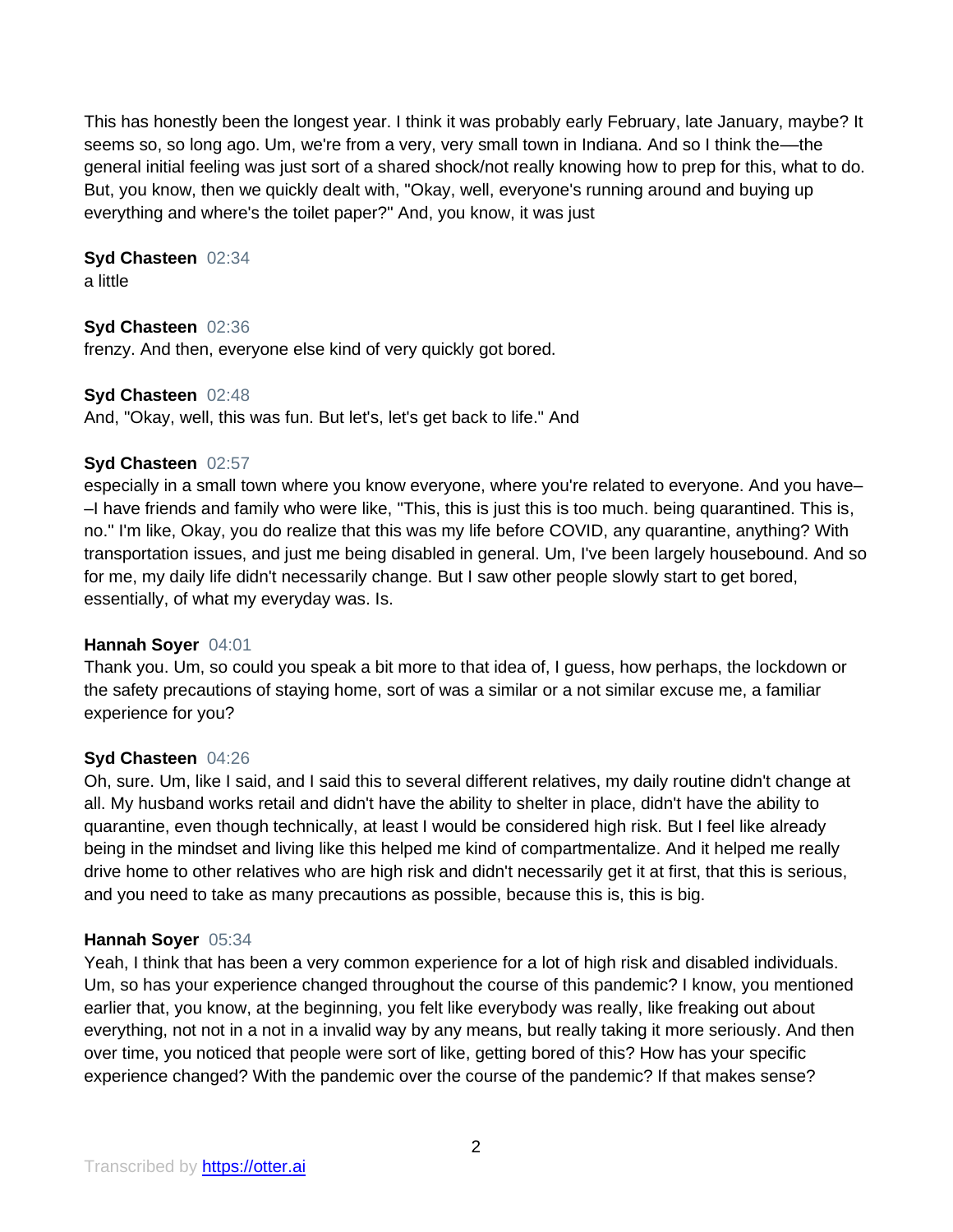#### **Syd Chasteen** 06:22

Yeah, sure. Um, oh, like I said, the day to day doesn't really, you know, shift all that much. But I think the longer this has gone on, it's been much more of a, a mental toll than I would have considered it because, like I said, nothing changed for me. Except now I'm worried about relatives who aren't necessarily taking this as seriously as they should. Relatives who can't take the necessary precautions, that they should be able to. Worrying that tomorrow, my husband might be out of work, and that would be it. And just so much extra, almost constant, things that I had to process and keep triaging. And okay, how do I, how do I work through this? How do I solve this? Or even if I couldn't solve it, how do I at least deal in the moment. And again, watching other people not really be affected to that degree. I mean, I'm not not to discredit or devalue anybody else's experience, because we're all suffering on some level with this. But it, it's different, to watch your life be devalued. And your daily life be so misunderstood, on top of the rest. And it just sort of created this major disconnect for me. I don't know how to talk to the people that I've always been able to talk to, because we're experiencing this in such completely different ways.

#### **Hannah Soyer** 08:47

Yeah. That brings me to another question. So what have your relationships with people been like throughout this, and have they changed

#### **Syd Chasteen** 09:06

This entire year and a little bit before this year, I was sort of shifting in a lot of my relationships that didn't have anything to do with COVID. Realizing after 30 some odd, not 30, some three solid decades, that, "Oh, I'm pretty sure I'm autistic. That explains a lot." I Also came out to most of the, all of the internet that I'm affiliated with, and some family and others much closer. As

**Syd Chasteen** 09:59 I'm saying um a lot I'm so sorry.

**Syd Chasteen** 10:02 I'm, I'm a Communications student. I'm

**Hannah Soyer** 10:06 it's totally okay.

**Syd Chasteen** 10:07 This is absolutely hurting me.

**Hannah Soyer** 10:10 No, no, don't worry about it.

#### **Syd Chasteen** 10:13

So, I came out as queer, demisexual and agender. And just kind of getting into all of these new identities. And then COVID. And watching so many people not get it, and not care. People that I care about people who, I want to believe, care about me just be so completely removed from the effects that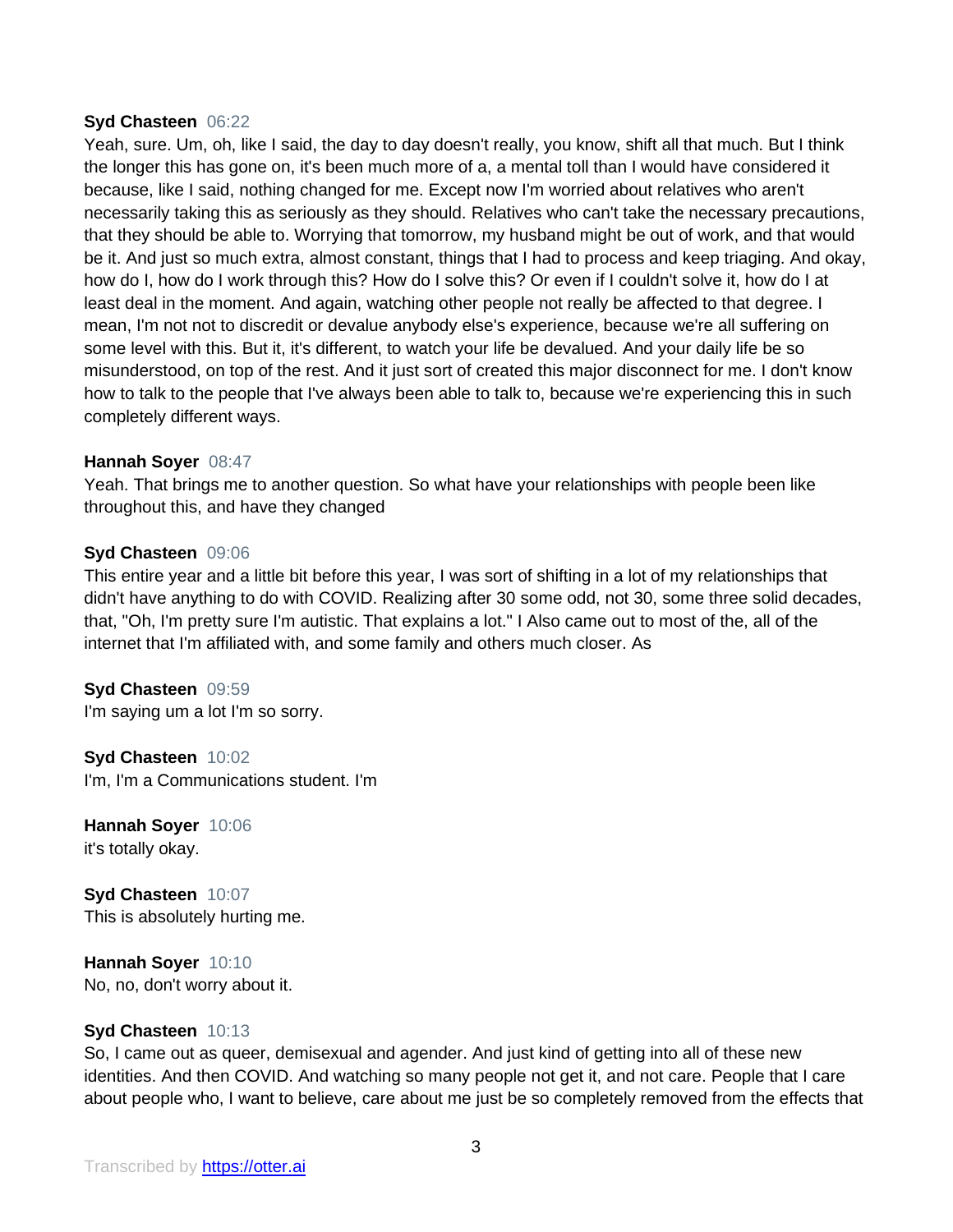this has had on the larger disability population, that I am very much, you know, I very much consider myself a part of. My community has hurt, has been hurt so much this year. And I don't have anybody to talk to about it, except for other people in the community. And we can't just keep bringing each other our hurt. But I don't feel like anybody else is listening. Babe? Can I tell in-law stuff? Yeah, I'm going to tell in-law stuff.

**Syd Chasteen** 11:40 We got invited to Easter

# **Syd Chasteen** 11:44

in March, and I said no. Flat out, I was told by my brother in-law that I was living in fear. And that I shouldn't let fear control me. I received text messages from my mother in-law about Thanksgiving, asking me what I wanted at Thanksgiving. And I wrote her a lovely, I think, very succinct message, where I said, personally, you're the only person I know who makes green bean casserole and I love it dearly. But I don't feel like getting together is safe. And I would much rather we all stay as safe and healthy as possible, than have dinner together once. And her response not to me, her response to my husband was, "Well you guys can come pick up food since I know how Syd feels about this". Floored, absolutely floored me. And my family aren't doing anything. We, we haven't seen each other. I haven't seen my grandfather since February.

#### **Syd Chasteen** 13:14

I used to live in this man's house. I love him almost more than anybody else on this planet. And I have not seen him since. So my family get it.

#### **Syd Chasteen** 13:34

And just that juxtaposition is kind of killing me.

#### **Hannah Soyer** 13:41

So, um, how have you approached then? I mean, let me reframe that. Have you felt like you have needed to? In some ways, distance yourself from certain people?

**Syd Chasteen** 14:03 Oh, definitely.

**Hannah Soyer** 14:05 So then how have you approached that?

#### **Syd Chasteen** 14:10

Well, like I said, on my, on my side of the family, it's pretty much just been understood. My mother is a school teacher. My husband works in retail. My grandparents are both at very high risk. We understand that we need to stay separate, and, you know, keep everyone as safe as possible. And Nate, my husband Nathan, continuing to work has been a major piece in why I've continued to distance. Because he sees upwards of 150, 200 people a day and I am in direct contact with him. Regardless of how much I am sheltering, I am still exposed to whoever he has been around. I cannot bring that to anybody else.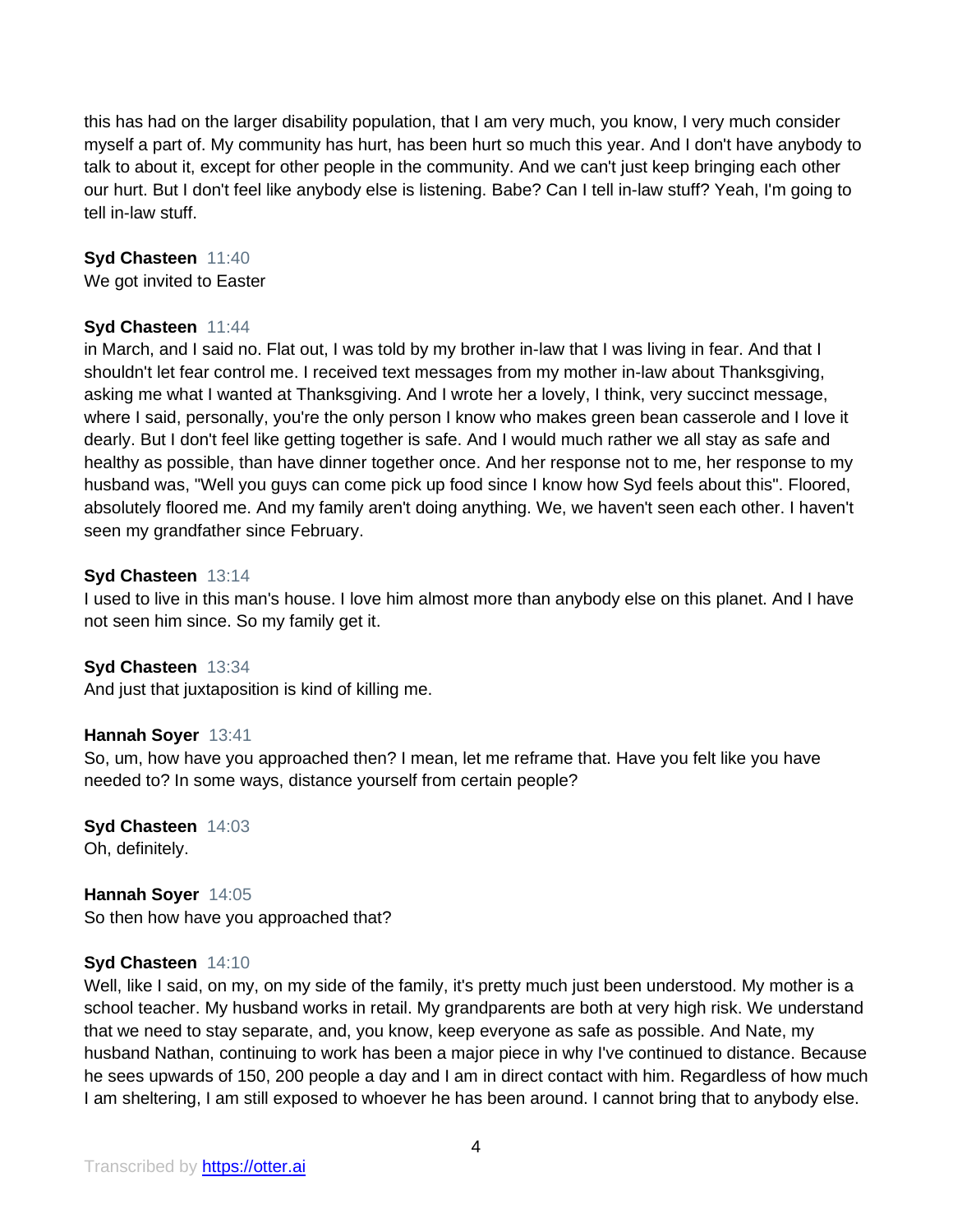I can't do it. And that's caused a lot of, not a lot, it's caused several difficult conversations. But I feel like they're difficult conversations that needed to be had.

**Syd Chasteen** 15:39 I mean, I don't want to say

#### **Syd Chasteen** 15:45

"You don't care about yourself. So I'm going to", but that's about where I'm at. Because that's not going to go over well, none of the in-laws are going to take that nicely. But that's where I'm at. They don't, they can't, or won't care. I have to. And I do. They're cantankerous, but I love them.

#### **Hannah Soyer** 16:21

So, um, you mentioned earlier that you used to live with your grandpa. So this is sort of related, this question of, who do you currently live with? I assume your husband? Yeah. And then has this been impacted at all, by the pandemic?

#### **Syd Chasteen** 16:47

Yeah, I guess, in a way, because he's, if anything, his hours have increased at work. And he's working, or at one point, upwards of 40 hours a week as part time. So I've seen him a lot less than I would like to, or that I've, some weeks needed to. And that's been really hard for both of us, because he's also autistic. And so any change in schedule, especially an increase in working and being in the public, and having to deal with strangers, who, you know, aren't necessarily always happy to be dealing with retail people. It's, it's just majorly stressful.

#### **Syd Chasteen** 17:48

And I miss him.

#### **Syd Chasteen** 17:52

He's down here on the floor, and I miss him. You hear me right? Okay, good.

#### **Hannah Soyer** 18:02

Um, so this is a very broad question. But I think that a lot can come from it. So what is your experience been specifically as a disabled person throughout the pandemic? So I know, since you mentioned that you identify as disabled, and then also as recently self diagnosed as autistic. Maybe we could talk about both of those, and how they have impacted how you experienced the pandemic. If that makes sense. Yeah.

#### **Syd Chasteen** 18:38

Um, I mean, kind of going back even farther than me realizing, Oh, hey, you're autistic. I've spent the last several years several, three, working through a lot of medical trauma and actually recognizing that it's medical trauma. And so I've, this has been the first year where I've really kind of gotten above that, and I'm treading water with it, and trying to actually pay attention to my mind-body. And am I stressed? Am I tired? Am I, Am I over exerting myself in any kind of way? And what can I do about that? Is it my environment? Is it my mind? Is it, am I hungry? You know, what, what's the input? So getting better at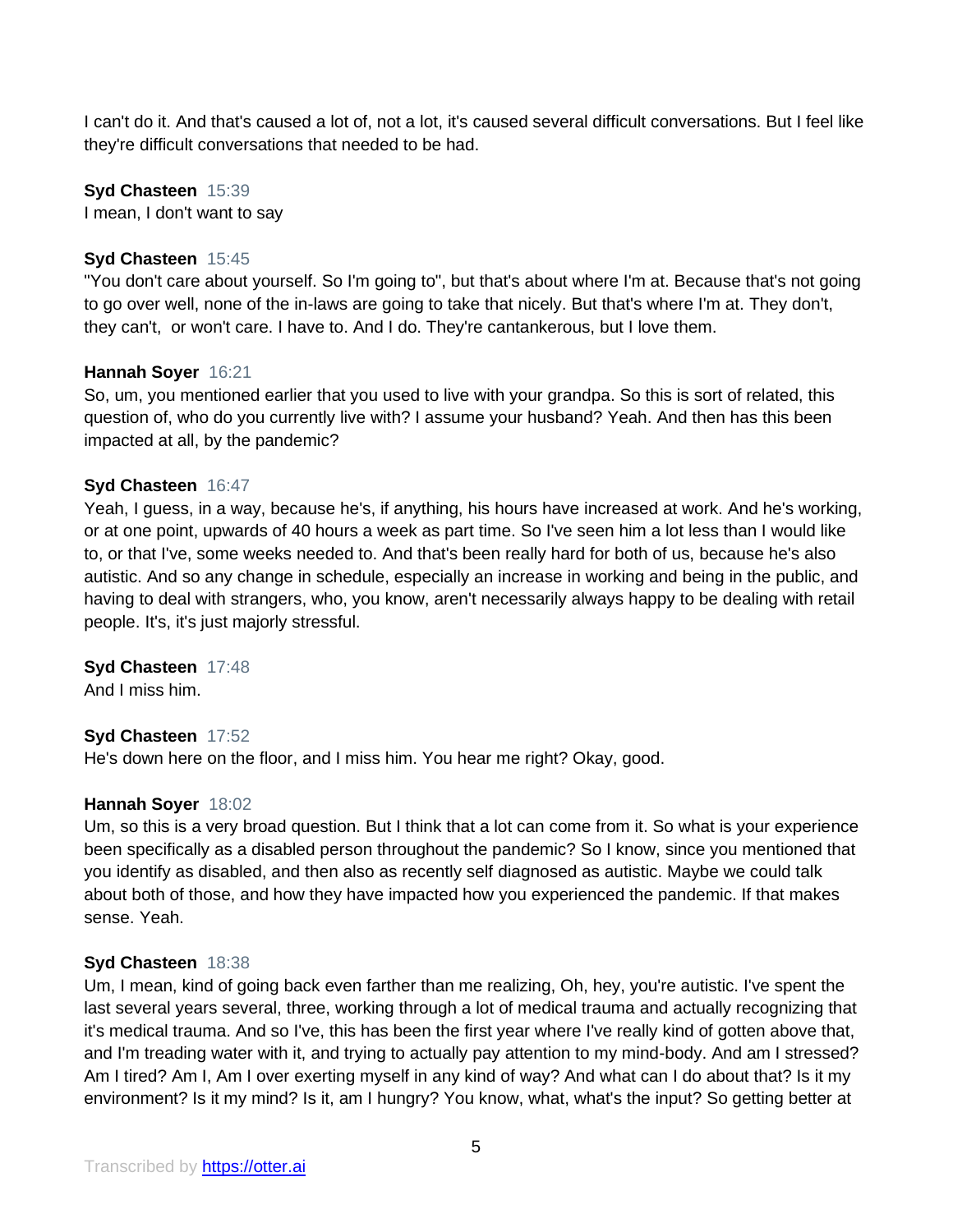that and actually having the space to, I guess practice has been sort of helpful, because in the same way as better understanding my queer identity, I've had this bubble of nobody else. It's just, it's just basically been me. And, of course, you know, the greater disability community online. And I've been able to really work on how I am processing. And most days, it's not good. Most days, I'm stressed out, I'm freaked out. I want to sleep all day. Or I haven't slept in two days. It's

**Syd Chasteen** 20:45

it's been

# **Syd Chasteen** 20:49

It's definitely been a bell curve. But having that space where I'm not obligated to meet someone else's normal, has, or meet society's normal, has really helped me find my baseline and, and understand where I'm comfortable, like, actually truly comfortable. And I've been really grateful for that time in that space. But at the same time, I'm always aware of why I have that time and that space. And there's been a lot of guilt. As far as I've grown, and I've gotten better, and I feel better on so many levels. But is there a meme I think that says, but at what cost? That's, that's how I feel. Like, I know, it's not my fault. I know, it could have happened anyway. I could have been able to do this regardless, but it's happening at the same time. And so I'm gonna feel guilty about it. Feeling guilty, something I'm good at.

# **Hannah Soyer** 22:29

Um, so, yeah, would you say that the sort of the maybe increased time and I don't want to be putting words in your mouth. So please correct me if I'm wrong. This is something that I've heard from other individuals as well, this idea of like, the increased time that they have now to spend, right, by themselves has been great in many ways. But it's sort of like a double edged sword, right? Like there are, there are definitely some benefits to that. And then there are also, obviously, as you were saying, right, like, at what cost? Does that sound? Is that sort of what what you're?

# **Syd Chasteen** 23:18

Oh, yeah. Another, Another thing with having so much extra room in my life, to do things, to kind of explore whatever I want to, you know, is, as we discussed in email, I'm a blogger. And so, having all this extra "Well, I should be writing, I should be drafting I should be", you know, "I should be eight posts ahead. And by the end of the year, I can have, you know, 500," which nobody can do that. But there's just that, that urge to create and to do and to, to have something to show for having had this time and it's it taking so much will and effort, and I'm assuming an extremely high stress level from Husband, to get me to refocus and realize I don't have to do that. And I've also shied away from something I've seen a lot of non disabled people do, where they're acquiring all these new skills. Learning all these new languages and learning how to paint and Marie Kondo and sourdough bread. And I'm just like, y'all are creating so many trauma triggers for yourself. Try doing Marie Kondo in April, tell me how you feel. So I've tried to not necessarily learn anything new that's not like, in me. If I don't know, if I don't know what's there, it's still new. So that doesn't count. But I haven't learned a new skill or you know, I don't speak another language all of a sudden, because I don't want the thing that I've learned how to do that I've worked so hard for to be traumatic for me later on. And the blog has always been a way to get all of my feelings and all of my thoughts and ideas about my life out, and share my experiences with people and hopefully connect.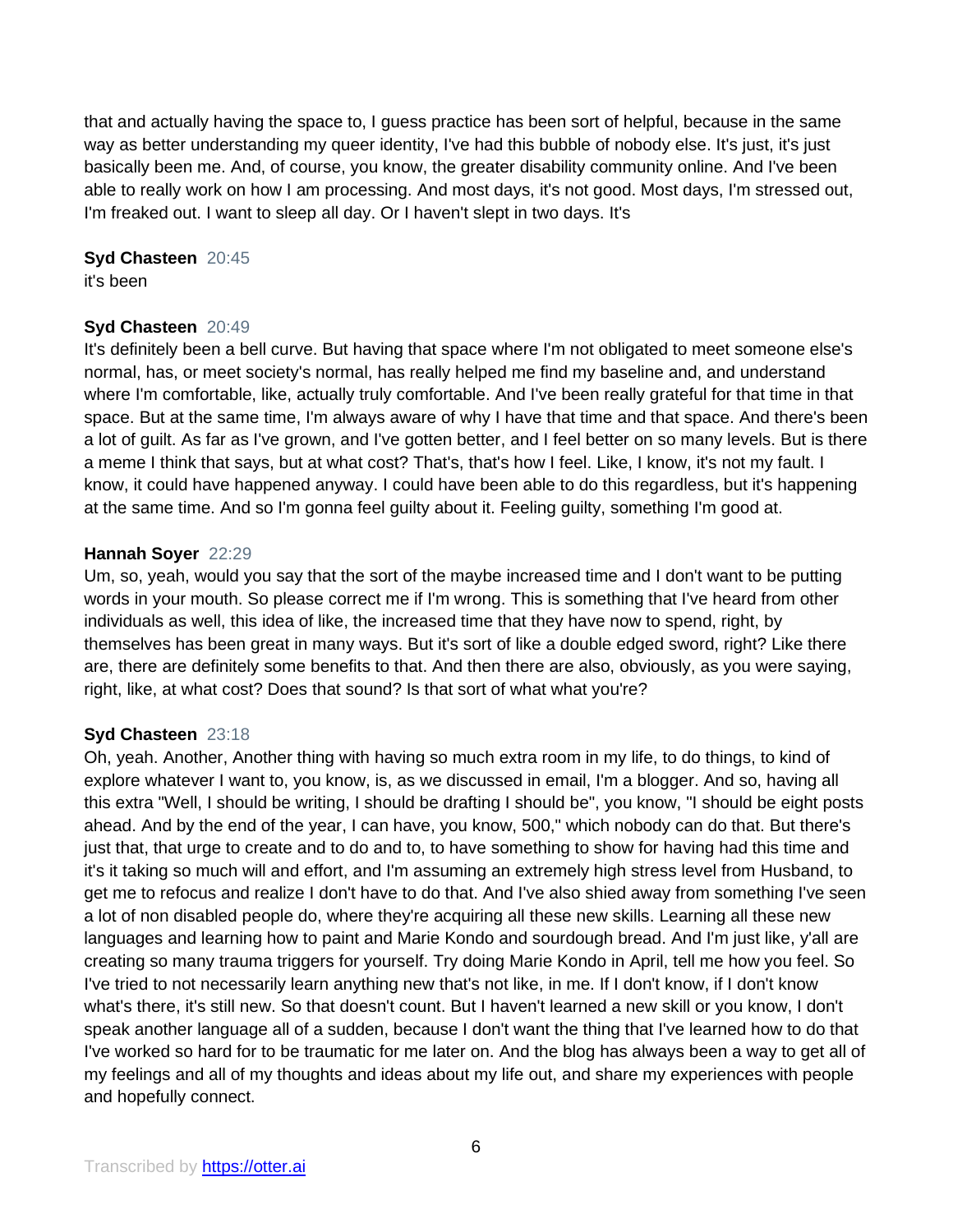#### **Hannah Soyer** 26:10

So has your writing, and blogging changed at all over the course of the pandemic? That you've noticed, I guess?

# **Syd Chasteen** 26:21

Um I'm not really sure.

# **Hannah Soyer** 26:32

Or maybe maybe a better Yeah, maybe a better way to word that would be are you still? Do you still view your blogging as like a way to sort of make sense of everything that's happening and like, process your emotions? And connecting with people?

#### **Syd Chasteen** 26:57

Oh, definitely. Kind of the only way I know how to operate the blog, is to sort of mine my brain for Okay, what am I thinking about a lot?

#### **Syd Chasteen** 27:13

What do I think about this thing? Can I turn that into enough words on paper, screen, that someone's going to get where I'm trying to go.

#### **Syd Chasteen** 27:34

And it doesn't matter what it's about. It could be about COVID, it could be about queer identity, it could be about you know, ableism, it could be anything that's churning away back there. But that's how I, I process what I write about. Where, where does my brain go, when I let it just kind of do its own thing? Because that's probably what needs out next.

#### **Hannah Soyer** 28:10

Yeah, I'm a writer, too. So that's really interesting to hear you talk about that. And just like your process of going through that. Yeah, that's really, really neat and relatable. Um, so have you connected, have you found that you have connected more within or with people within the disability community throughout this pandemic?

#### **Syd Chasteen** 28:35 Absolutely.

# **Hannah Soyer** 28:37

Could you speak a bit more towards that maybe like, how that first started happening? Yeah, where it's grown, how it's grown.

#### **Syd Chasteen** 28:48

Sure. I think I've only been on Twitter, not even two years. It'll be two years next January. I think. I'm honestly not sure it's I've been there very, very little, or a very, very short amount of time. And I went there for the disability community on Twitter. Because I wasn't finding it on Facebook. And Facebook is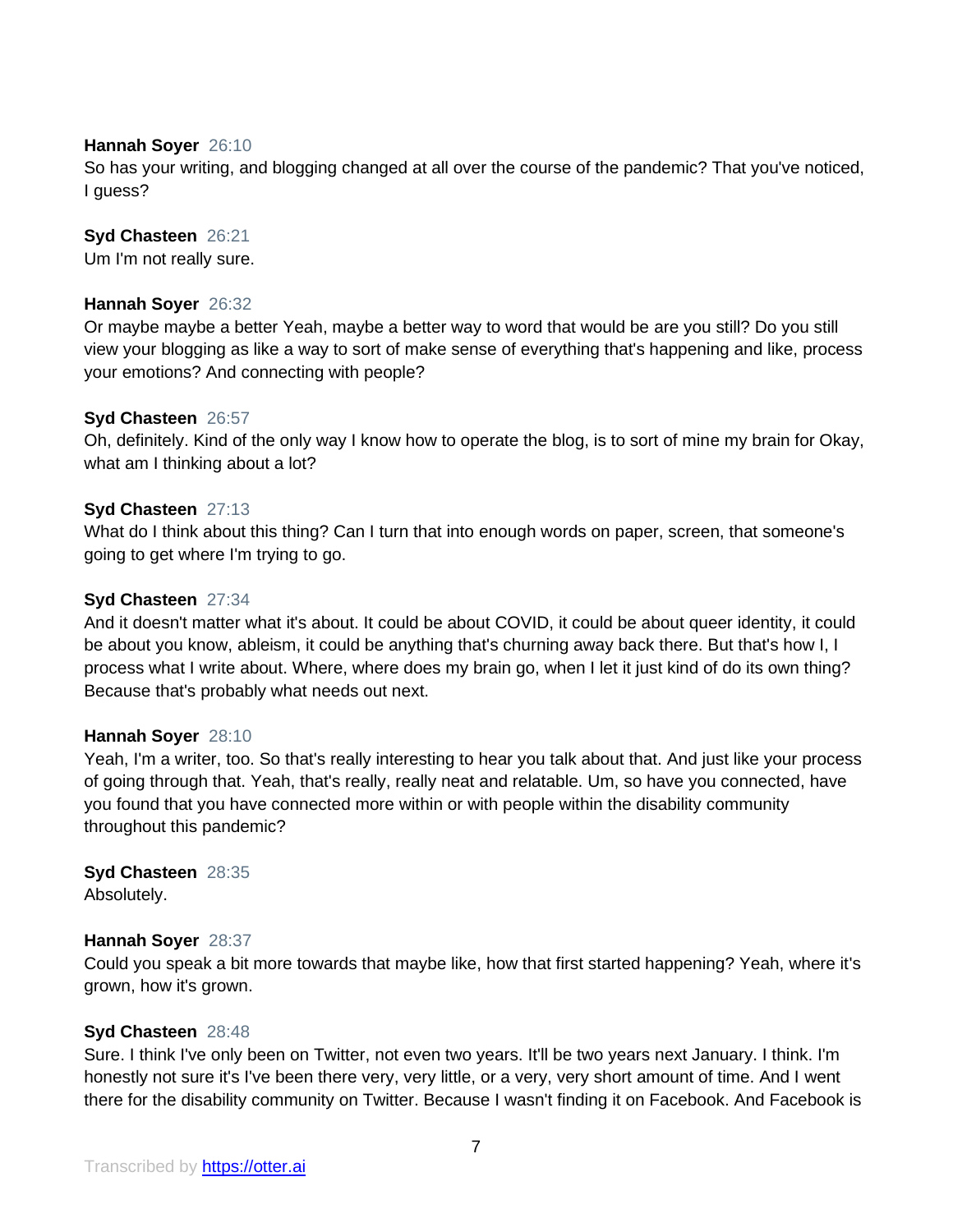just toxic anyway. I didn't really find it on Tumblr. Tumblr is good for like, fan stuff. Like if I want to be a nerd about something I'll do it on Tumblr. Well, I'll do it anywhere. I I nerd out constantly and whenever, wherever I am given the space to, that was a lie. But I went to Twitter for that community specifically. And I've spent so much time kind of like following and not even really interacting, but learning from, I actually call them like the the big names in the, you know, Rebecca Cokeley and Imani Barbarin and Lawrence Carter Long and Matthew Cortland. And people that I would have a year ago, never thought about saying hi to never would have, you know, I'm here to learn. I'm here to listen. Imani's content, Tinu's content, T Franklin's content. Follow black disabled women on Twitter. They are just, they're a wealth of knowledge and love. And I'm just so grateful. But in this last year, I've realized not only do I follow them, they know, I follow them. They're aware of me. They like me. I'm now interacting on a regular basis with people that a year ago, a year and a half ago, were famous as far as I was concerned. And they're telling me oh, yeah, I follow your blog. I'm sorry, what? You? Little Podunk me? Really? Why?

#### **Syd Chasteen** 31:52

No, seriously, why?

#### **Syd Chasteen** 31:54

But it's been, it's been so nice. Because on one hand, it's a little bit validating, like, I'm at least headed in the right direction. I'm not where I want to be yet. But I'm, I'm getting my foot in the door. I'm a wheelchair user. Am I allowed to say that? Um, don't laugh at it. He's laughing at me. Um, but I'm getting there. And people are actually listening and paying attention. And it's not nearly as scary as I assumed it would be to interact with people that I've looked up to for I don't know how long because we are, amazingly, the same. And I don't know if that makes me feel better or not. Because if we're the same, man are we all in trouble.

#### **Hannah Soyer** 33:07

Yes, thank you. Yeah, these are great. This is, I'm so glad that we connected. These are fantastic answers. Yeah. So has your disability impacted specifically, how you have dealt with the pandemic? Or I guess informed how you have dealt with it? So I know you mentioned earlier that like, your daily schedule, and routine has not changed much. But I guess, Has your disability impacted, like how you thought about the pandemic? If that makes sense?

# **Syd Chasteen** 33:57

Yeah. Honestly, I feel like disabled people in general, myself included, are unfortunately uniquely suited

# **Syd Chasteen** 34:09

to these kinds of situations.

#### **Syd Chasteen** 34:12

And that's what makes it so frustrating to not be listened to. Because we are really in our wheelhouses here. No pun intended. We, we know how to do this. We know how to shelter in place for a long, long periods of time. We know how to connect online. We know how to be a community without being in person. We know how to meet needs without physical contact, without eye contact, without that literal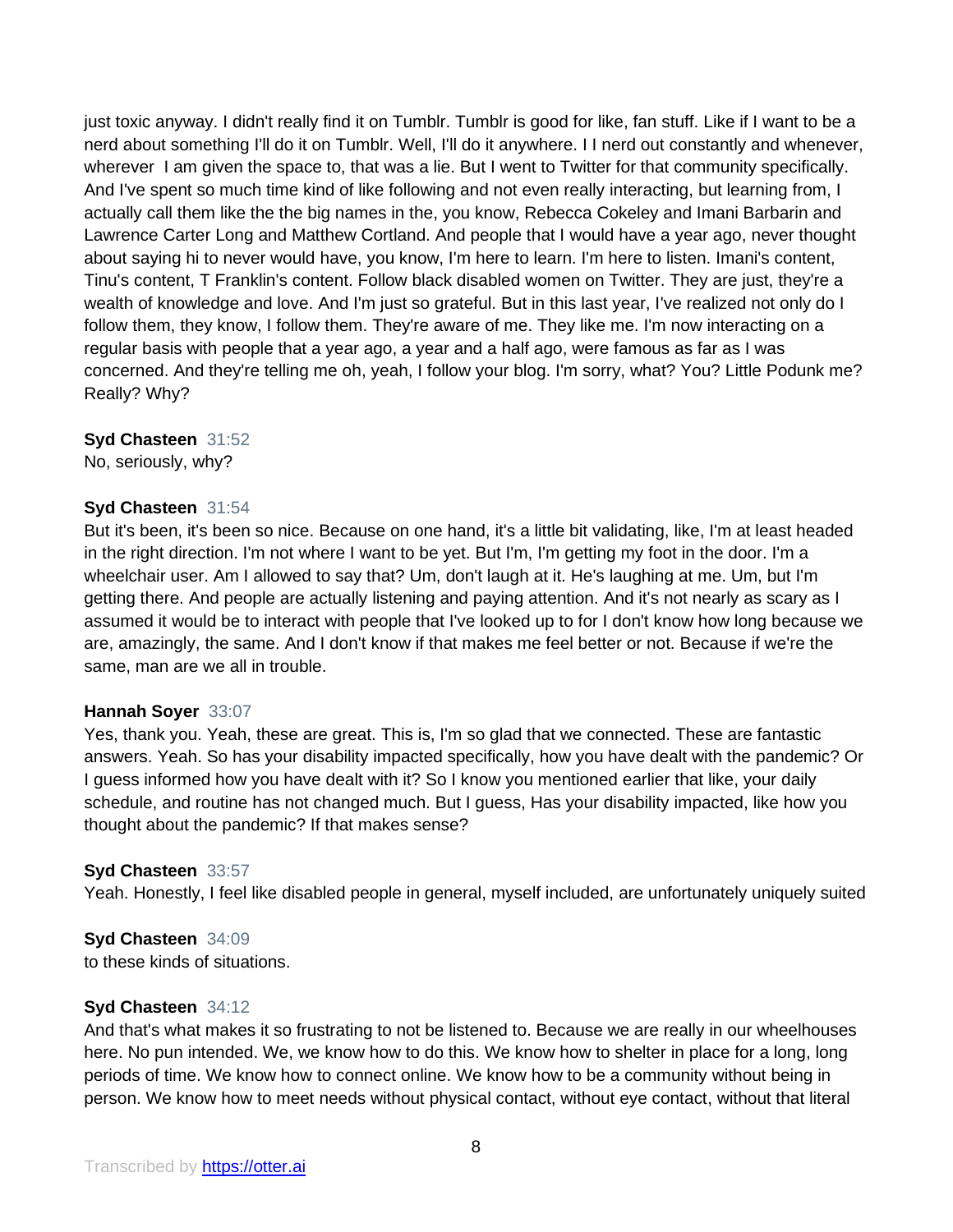person in front of your face. And it's just been so increasingly frustrating to know that we have these skills, that I have these skills, and be able to utilize them, for yourself, for your community, but not have everyone else want to take advantage or even want to listen to the idea that maybe you could have a leg up, you could have a way to get through this a little easier.

# **Hannah Soyer** 35:45

Yeah. Um, so do you feel like your relationships with different institutions, so such as healthcare, has changed during this time?

# **Syd Chasteen** 36:03

Well, since you mentioned healthcare first, going back to the years of trying to just get above all of my mental stuff, I was behind on keeping up with my health regularly, for quite some time anyway. COVID has not helped. I see my primary care, whenever she calls and yells at me to come in. Again, small town, she's like another mother. I can't say no. Partially because she fills my script for my serotonin. I need that. Um, but aside from seeing her every, I don't know. I've seen her once this year, I'll probably have to see her again before the New Year. There's nothing else. I don't, there there are no just because appointments, there are no checkups. Unless I'm having an issue and it has to be an issue. I'm not risking it, I don't drive. We don't have transportation that's easy for me to get in. It's gonna require somebody else. And I'm not. I'm not doing that.

# **Syd Chasteen** 37:39

And, as I mentioned, with the notes that I wrote, I said this pretty much verbatim in regards to the government. They've never been for me. And I am not for them. And this year has completely cemented that. I do admit, I feel a little, a little bit of hope. In that we now have slightly more room to move forward, to make change, to maybe actually be heard and listened to and for things to be different. But it's a very small amount of hope, because I don't want to lose any more than that. That's all I'm willing to risk. He gets this much. I voted for Joe, but he still just gets this much. And as far as the media goes, I have a communications degree. I would have, I wanted to be a journalist. Print, don't put me in front of a camera. And then I found out why the decisions that get made get made and how all of that works. And now I get it and I can look at media and I understand why things are done the way they're done. But I largely don't agree. Especially where the disability community the disabled community is, is dealt with. It's it's so messed up and done so poorly 99% of the time. Excuse me.

#### **Hannah Soyer** 39:48

Do you feel like that's been especially apparent during the pandemic?

# **Syd Chasteen** 39:59

I lost count how many times I heard an anchor repeat the words "only the elderly and the already sick

**Syd Chasteen** 40:15 are at risk."

**Syd Chasteen** 40:18 We got written off in January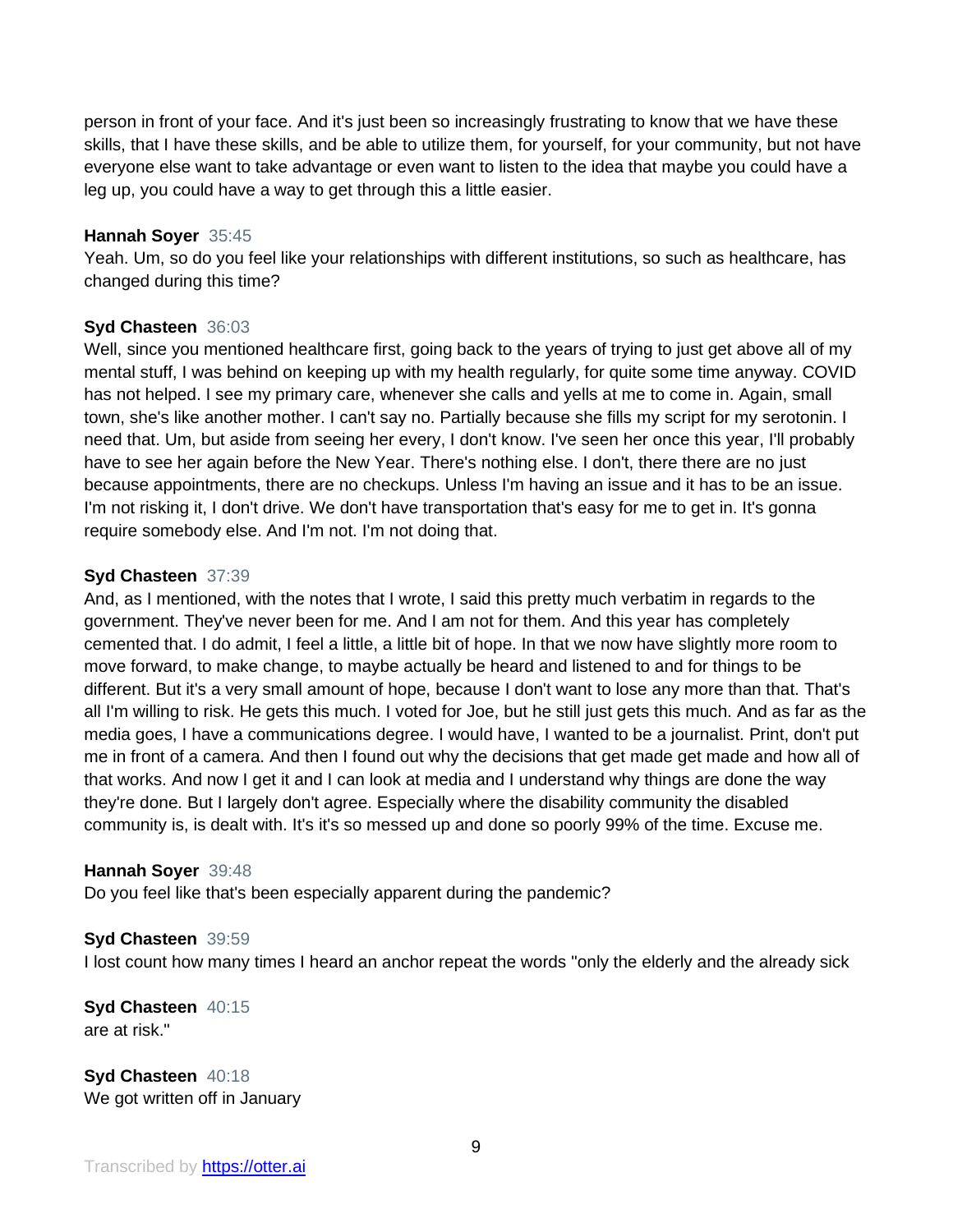#### 40:28

and it just kept being repeated. Nobody.

# **Syd Chasteen** 40:34

Nobody sat back and thought, oh, this this might sound a little. This is a little rough. This is a little bit harsh, isn't it? Nope. I don't think that ran through any anybody's mind, because it just kept being repeated and repeated. And now we're in November. And it's a fact.

#### **Syd Chasteen** 40:57

Because we were,

# **Syd Chasteen** 40:59

we have been, we continue to be obliterated. I can't remember who I was speaking to a few weeks ago, but I told a friend online, I will never forgive this administration. I can't. It's been responsible for too much death, and too many, too much loss from my community. And I don't feel like enough people care. And I'm not I, that sounds bad. I know people are upset. And I know people, so many people have lost loved ones. But I feel like it's going to hit en masse. There's going to be this critical mass of grief. But right now, there's just nothing. And it feels a little hopeless.

#### **Hannah Soyer** 42:09

So, um, as someone with a communications degree, who, you know, was really wanting to become a journalist. What if, if you could change media's representation of people with disabilities, specifically, during the pandemic so the coverage that we have seen of them throughout this pandemic? How would you like that to be portrayed?

**Syd Chasteen** 42:44 Can I ask you a question back first?

**Hannah Soyer** 42:47 Absolutely.

**Syd Chasteen** 42:49 What coverage?

**Hannah Soyer** 42:52 It's a very good point.

**Syd Chasteen** 42:54 Where have we been?

**Syd Chasteen** 42:59 I haven't seen us. But I think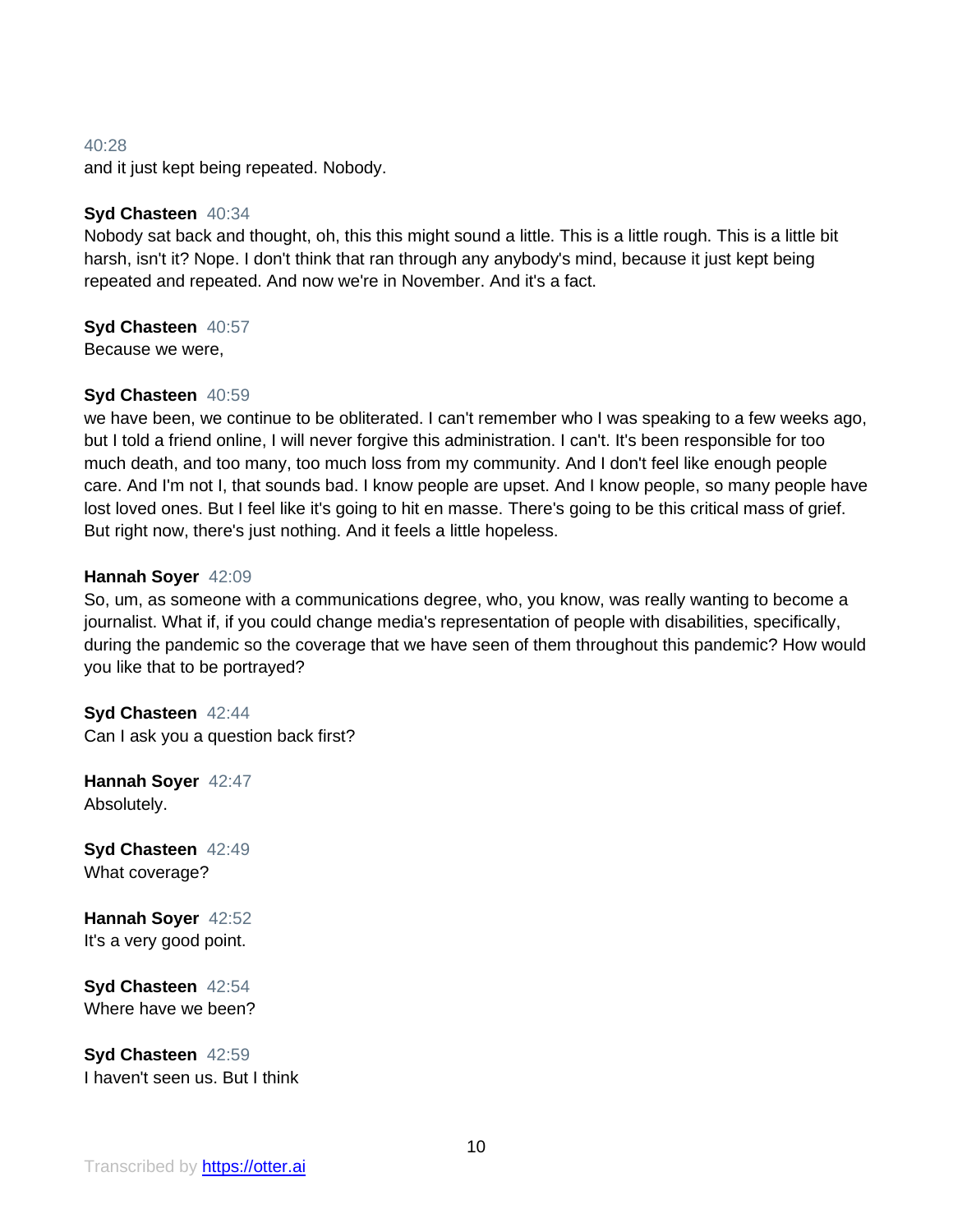#### **Syd Chasteen** 43:05

the issue starts with the fact that we're not on the other side either. I'm a disabled person who was in J school, who was in a communications program, and I graduated with a degree and I'm not in the field. If we're not there, if we're not in newsrooms, in editorial rooms, if we're not on ed boards, if we're not anchors, camera people, production. I don't know that there's enough work to be done on the non disabled people in the industry to make the changes that need to be made for us to be seen the correct way. I think it has to be an inside job. Because otherwise it's not complete. And you get these fluff pieces about you know okay, I used to give disability talks to my media classes, to other media classes, professors who weren't mine would bring me in to talk to their students about how disability is portrayed in media. And I always used this example. Tell me if this sounds familiar. Joe Schmo, 36, from Kokomo, put his socks on this morning. An award ceremony will be held this afternoon where Joe will be given the key to the city. Because we are either trophies, heroes for nothing,

45:11

or victims.

# **Syd Chasteen** 45:14

And there's no, no middle ground. And I graduated, not knowing how to, how to fix that, if I could fix that, if I could deal with it, if I couldn't. And I ultimately decided that the industry as it stands would have killed me. I would have either succumbed to their normal. Their schedule, their work ethic would have just wiped me out. Or I would have become something that I didn't want to be, a token. I couldn't do that. So now I'm

**Syd Chasteen** 46:17

a writer.

**Syd Chasteen** 46:21 That felt really Joey Tribbiani. That was bad.

#### **Hannah Soyer** 46:28

So, do you see your blog as sort of a way of like, pushing against those harmful narratives?

#### **Syd Chasteen** 46:36

I, I didn't, at least not explicitly. But I do now. Because I realize there are people that I graduated with in the industry, who are still paying attention. And they read my stuff, and they see what I'm saying. And so maybe I'm not going to be responsible for fixing everything. But I'm at least responsible for putting the, the seed in somebody else's head. And for now, I can deal with that. I can accept that.

#### **Hannah Soyer** 47:28

So um back to talking about the pandemic. You mentioned earlier that you had to have some difficult conversations with people, but they were conversations that you felt absolutely needed to be had. Could you talk a little bit about sort of how those conversations went? If there were specific emotions surrounding that experience? Did they, were they successful? not successful?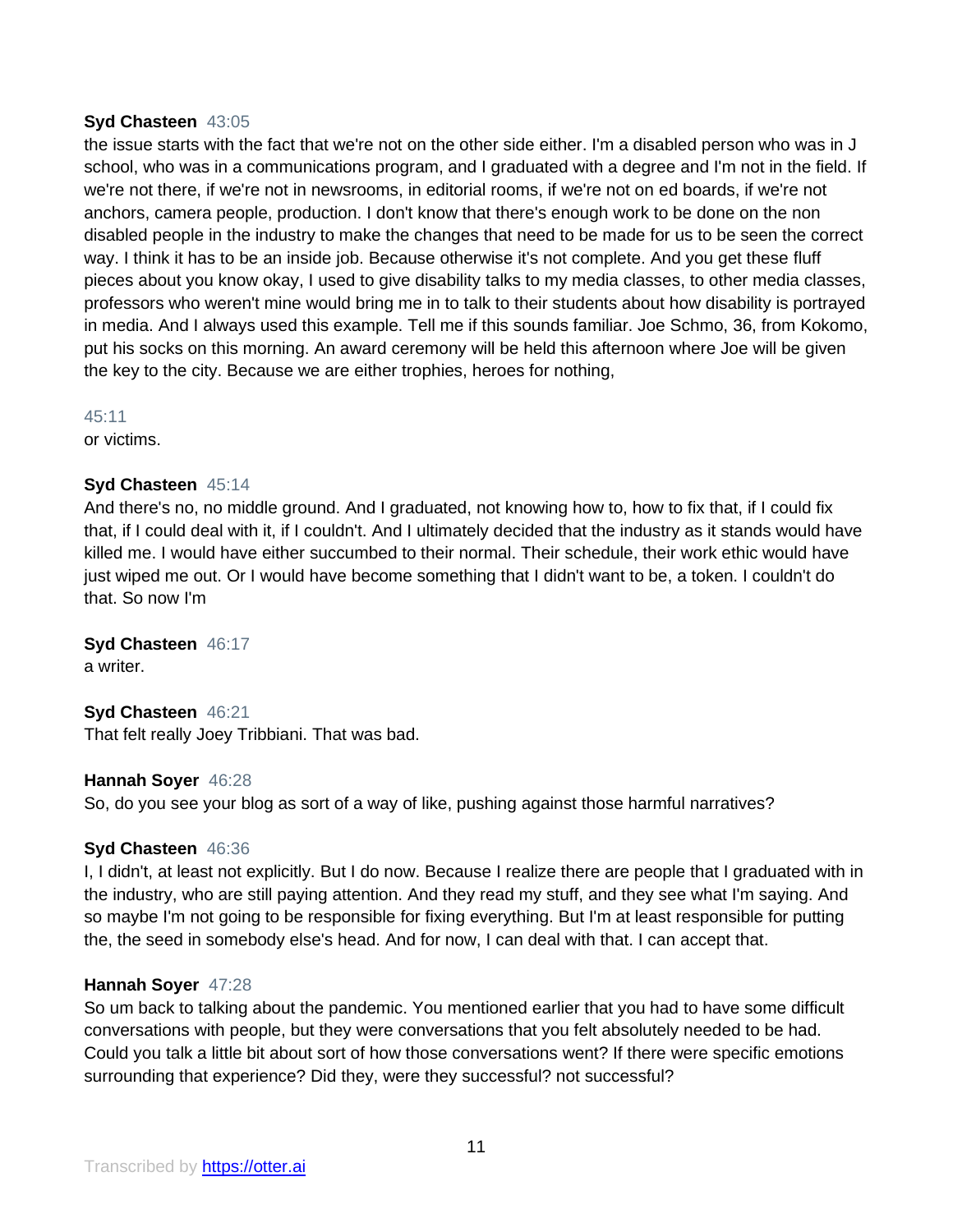#### **Syd Chasteen** 48:03

Well, again, to compare my family to my in-laws.

#### **Syd Chasteen** 48:11

Easter conversation did not go well. Kind of killed the family group chat. Oops, don't care. Stay mad. And they are. Thanksgiving, much the same. There's they're still not happy with me. It's okay. They can continue to not be happy. It's fine.

#### **Syd Chasteen** 48:37

I have routinely Oh, not currently, but early on. Had to check in with my grandparents. I called those people, every sorry, those old farts, those old people every day for a week to make sure they were staying in their house, not going to get groceries. Calling my mom to go pick them up stuff. Only to be told every day. Oh well. Your Pap ran to Menards. NO NO NO NO you stay in the house. And it finally, God love them, it finally sunk in. Well I think it took til like July, give or take July. Until my grandparents were like, Oh, wait. This isn't going away? No, babe it's not and you got a heart condition. And if you die, she's going to die. So no, no, no, no, no. Stay inside, stay healthy so I don't have to hurt you. But no. They know I care. They they understood after a point. And regardless, they always understood where I was coming from was love and concern and not fear. Well, I mean, fear, but well placed, well deserved. And so talking to my, my family has been hard insofar as realizing that we have to continue to be apart. But I don't have to fight them on it.

**Syd Chasteen** 50:34 It's not

#### **Syd Chasteen** 50:37

I'm refusing to fulfill an obligation to come see them. They understand that they can't see me. Although it did kind of break my heart. Early on this year. My gran my Nana's my best friend. I love her to death. And she told me "Oh, next Monday, I'm gonna come see you." No, you're not. "Yeah I am. I'll come. I'll sit in your living room. We'll we'll just we'll chat. I won't do anything. I won't clean." She cleans my house all the time. Just cuz I'm like, Nana, no, you're not. "But, but that's not what lockdown means. Like, I can come see you. I just can't go out places." No, Nana, you can't go anywhere. Stay in ya house. We both got so upset. I'm so close to my grandparents. And we're very physically affectionate people. Not being able to hug all over them has been the worst. I've only seen my mom a handful of times this year. We're also pretty huggy.

#### **Syd Chasteen** 51:55

I, it's just

# **Syd Chasteen** 51:59

that that still hurts. That's not something I've gotten used to with this pandemic, and I don't.

# **Syd Chasteen** 52:11

I don't want to. But I also don't think I will.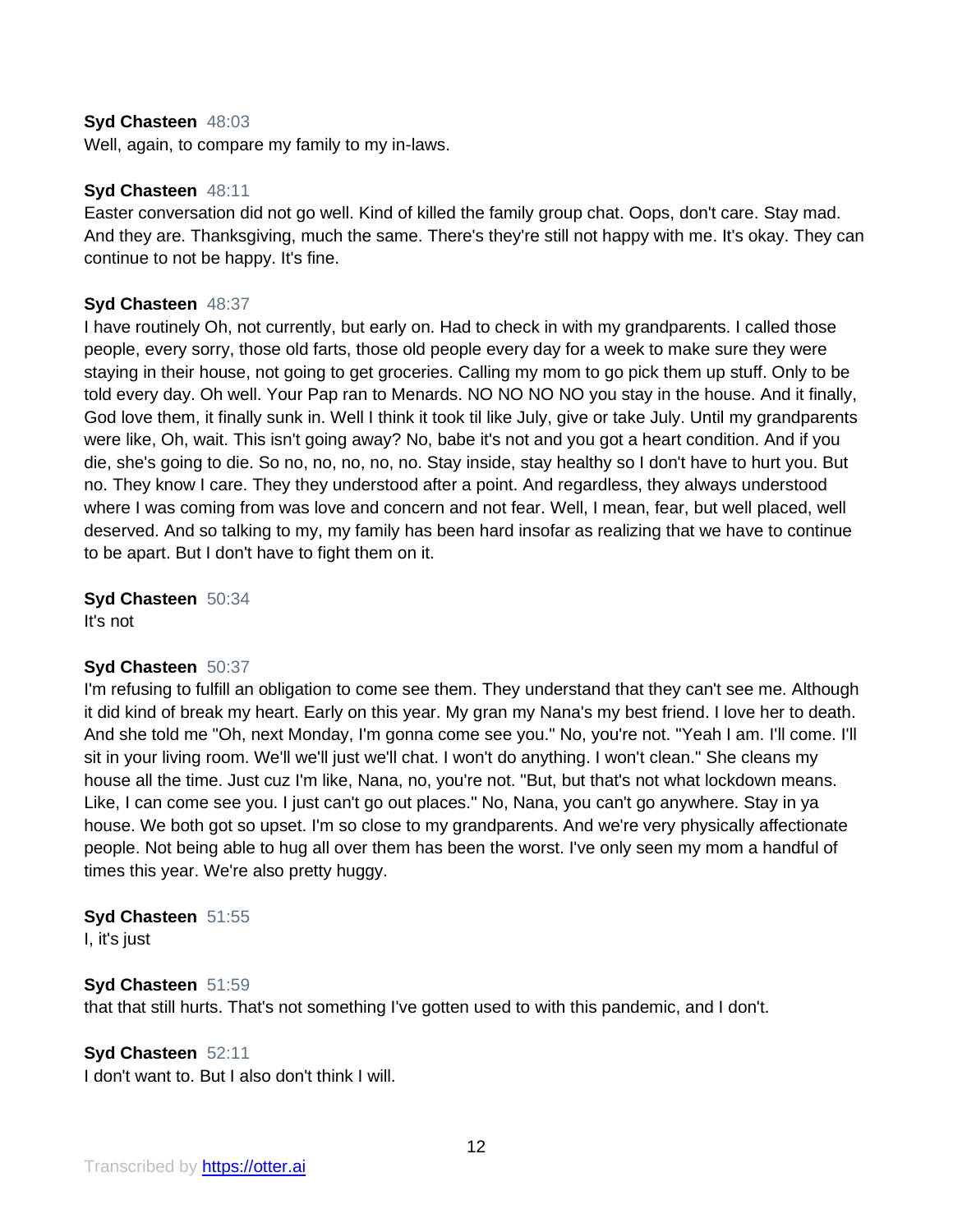#### **Syd Chasteen** 52:18

I am a kid who was raised on love and affection. Oops. I kind of need it regularly from the people I've always had it from.

#### **Hannah Soyer** 52:33

Yeah, so, um, I think that you've already touched on this, sort of, but I'm interested to know, there's just one thing that has been the hardest about living during the pandemic.

## **Syd Chasteen** 52:51

Realizing where most of society puts me and realizing that I rate so incredibly low, that my community rates so incredibly low. That just because someone else isn't going to get sick, they think, Oh, well, they can do whatever they want. I just, I still can't wrap my head around that. You know, you hear the phrase, in numerous different connotations, the disregard for human life. And this blatant disregard for mine and my people's lives.

**Syd Chasteen** 53:52 It hurts.

#### **Syd Chasteen** 53:56

And I'm so, so angry. And it's not that, you know, I thought there weren't tensions. I mean, look at society.

**Syd Chasteen** 54:14 Nothing's accessible

# **Syd Chasteen** 54:17

if if, if society were accessible we would be everywhere. We would be in every occupation, we would be in every station in life. And we're not. And you know that and you adjust to that. And it just kind of becomes background noise in your life. Because you have to just go on and make a way and I have been, and I did. Until this year, when I realized that even this, even a a global pandemic that's killing a quarter of a million people in our country as of last check, isn't enough

55:15 to make people care

55:19 it just, it hurts.

#### **Hannah Soyer** 55:22

Yeah, I very much very much relate to that. And that is very resonant with me. So, have there been any silver linings that you can think of with the pandemic? And it's okay if you say no

**Syd Chasteen** 55:43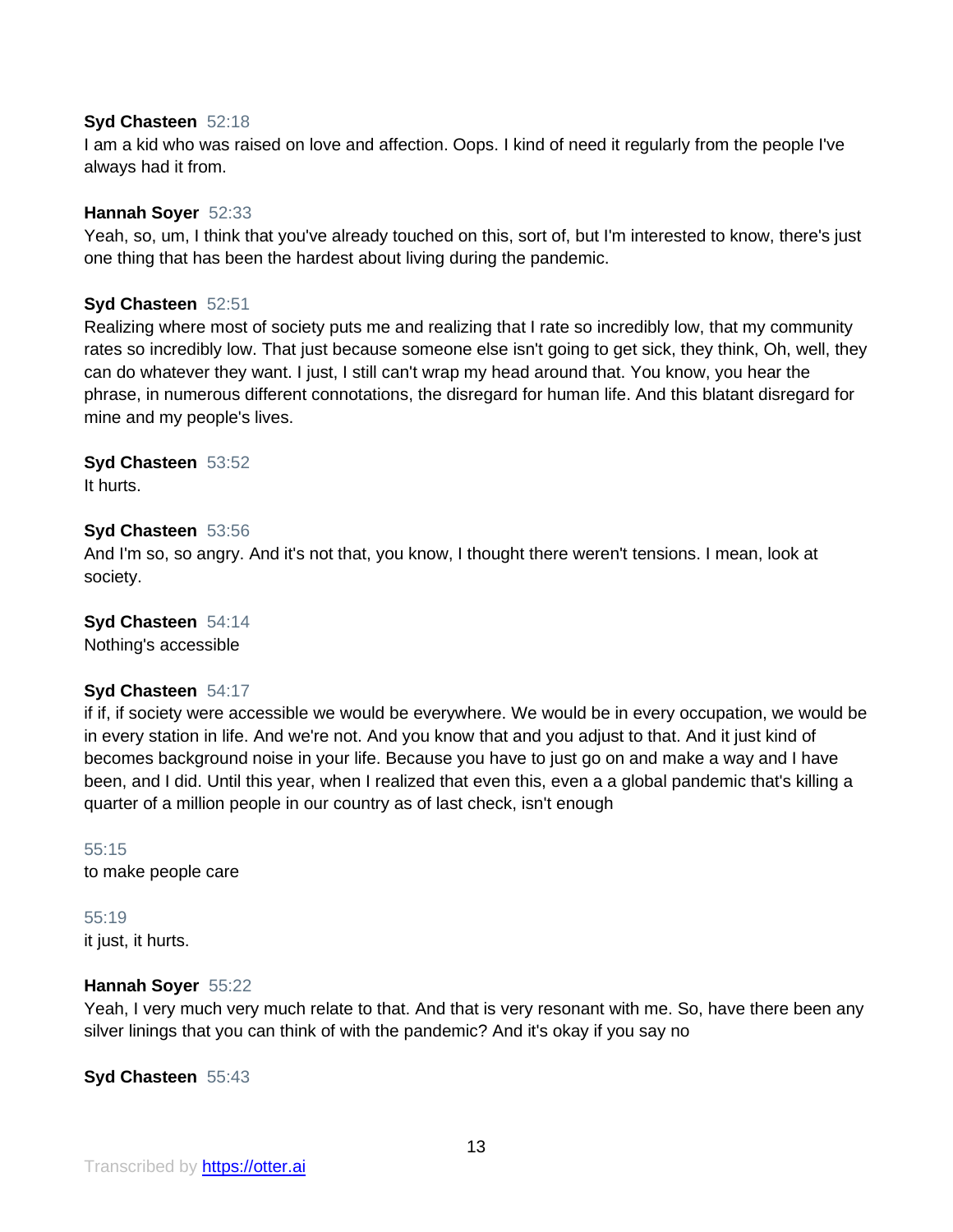My community kicks ass. I have I love disabled people. I always have. But this year I love us so much more. We are, we are incredible. We are. We are so strong and powerful. And just constantly continuously there for each other. And it's just been incredible. It's just been so wonderful. To have my community to fall back on when, not necessarily my local community like because there are people here who you know they got me, but when the world just

# **Syd Chasteen** 56:58

doesn't

# **Syd Chasteen** 57:01

My community has had me, my community cares. And this is more just a coincidence, not necessarily COVID related but

# **Syd Chasteen** 57:17

my blog is also had two of its best month ever this year

# **Syd Chasteen** 57:26

I don't know what to attribute that to. Well I do, once was not my fault. One of the guys from Crip Camp found me and was like oh, you're good. Everybody go read this, best month ever.

**Syd Chasteen** 57:43 I don't know what else to attribute

# **Syd Chasteen** 57:47

I don't want to give myself the credit. That's creepy. I don't do that. I go to I go to that one for the validation the one whose offscreen

# **Syd Chasteen** 58:02

but yeah, I

# **Syd Chasteen** 58:04

I guess I've gotten comfortable. And I've, I found my stride. I found my place. And hopefully I'll eventually stop apologizing for it. That's the next step.

# **Hannah Soyer** 58:20

Well, yeah, again, I relate a lot. So that's all the questions. I have, I think. This has been really fantastic. Alright, is there anything else that you want to add?

# **Syd Chasteen** 58:38 I don't think so. This has been okay.

**Syd Chasteen** 58:44 This has been Yeah,